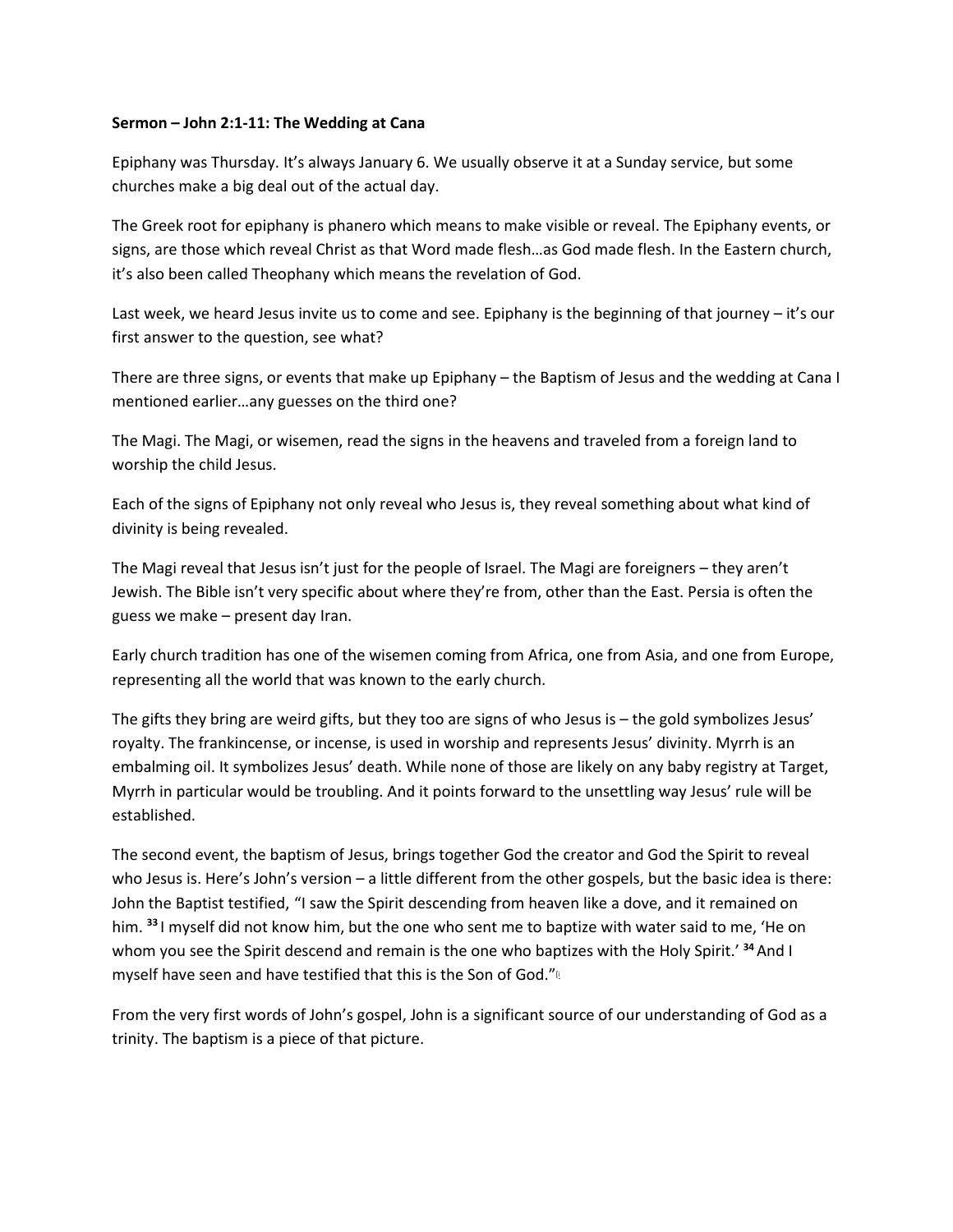But what we're tasked with today is the Wedding at Cana. What is it about this particular event that led the church to decide it should be an Epiphany? It's a miracle, but Jesus did other miracles. It's the first mentioned so maybe that's why.

Maybe why isn't even the most important question. If Epiphany is the revelation of Christ as God incarnate, what does this event reveal about Jesus? What does it tell us, other than that Jesus can perform miracles?

There are all sorts of levels of answer to that.

I think the first obvious one is the connection to joy and celebration and love. This is a wedding! Weddings are a celebration of something new that is being created. Weddings were a time of joy for two families which would be joined.

I think this reveals a God who wants us to celebrate those times of joy and newness. Obviously, one can celebrate without wine, and some probably should. But the wine is a symbol of that joy and celebration.

Interpreters also wrestle with the exchange between Jesus and his mother. Our ears can hear it as disrespectful, but in the Greek, it doesn't come across that way. But I think the exchange does show that Jesus is still trying to sort out how his mission plays out.

Another level looks at the host of the celebration. They've run out of wine.

Any time I've hosted a party, I have two big fears. One is that nobody will come. The other is that we'll run out of food or drinks. The fear of running out typically means I end up with way too much left over.

Running out would be embarrassing. There's all sorts of speculation on why the host ran out. Maybe the hosts were sort of on the margin economically. Maybe there were more guests than expected. Either way, running out of wine at such an important occasion would not have impressed their guests.

So in this miracle, Jesus lifts the host's shame and turns it into more celebration.

Another key aspect of the story is sheer abundance. These stone jars each held 20 to 30 gallons. That's as much as 180 gallons of wine – over 4000 glasses. Way more than was needed. In a world that forever worries about scarcity, this sign points to the sheer abundance of what God gives.

Another revelation is that of Jesus' authority over creation. Jesus created wine out of water. There's a very old saying whose origin is unknown that says "the water saw its creator and blushed."

Other thoughts on what this story reveals are deeply sacramental images that equate the wine with Christ's blood and the eucharist.

Theologically, this is a sign that Jesus is the best wine saved for last. God has been leading Israel – and the world – to the moment of Jesus' incarnation. Jesus isn't just a sort of pinch hitter that will come in and set things right. God's whole project was always leading to Jesus, the best wine saved for last.

The story also is a preview of the Messianic banquet in the new heaven and new earth.